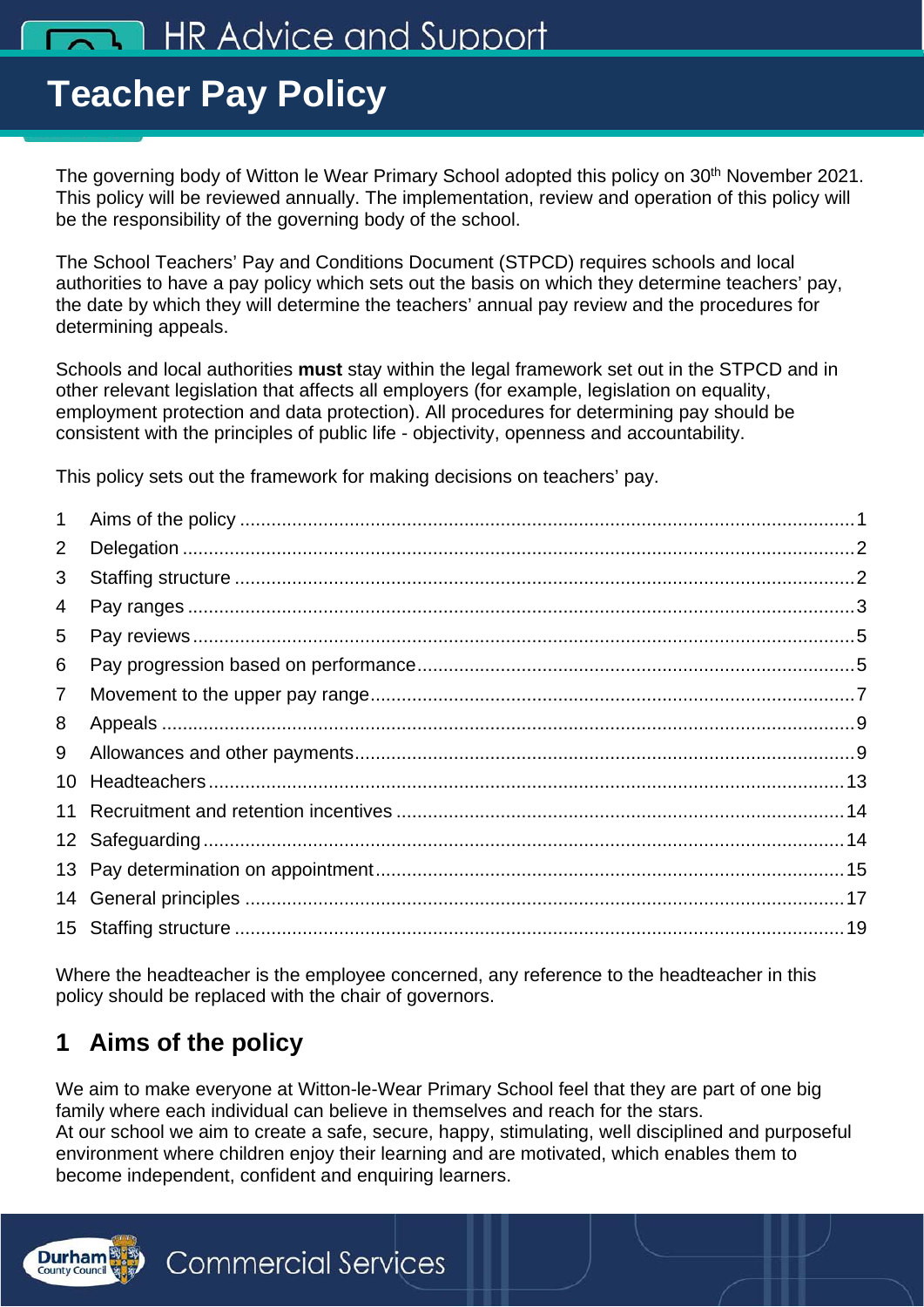

We value each child and encourage them to respect and value themselves and others in the community, forming positive attitudes and developing a sense of right and wrong, good behaviour, consideration for others and care of the environment.

We aim to build upon the experiences of children at home and in pre-school education, helping children to acquire knowledge, skills and concepts relevant to their life now and in the future. We strive to provide children with opportunities for a rich variety of learning experiences, enabling children to develop the powers of imagination, creativity and self-expression.

We believe that all of our children should have the right to experience a broad, interesting and creative curriculum which draws links with the area in which they live, whilst developing all children's skills and interests, whatever they may be.

# <span id="page-1-0"></span>**2 Delegation**

The governing body at this school has delegated responsibility for pay review decisions to the pay review committee, who will make pay decisions on behalf of the governing body. This delegation of powers, the committee composition and terms of reference will be reviewed annually by the full governing body.

The pay review committee comprises of a minimum of three governors and does not include staff governors. The pay review committee must ensure all their decisions are in accordance with this policy and the committee procedures as set out in the relevant regulations.

Should there be any clarification required on whether a payment is allowable under the STPCD and pay policy then governors must seek advice before to agreeing to pay review decisions from the HR Advice & Support team.

## <span id="page-1-1"></span>**3 Staffing structure**

The staffing structure of the school, as agreed by the governing body, is set out in section 15.

The school should review its staffing establishment, when deemed appropriate, to ensure it meets the needs of the school. This should include a review of the number of leadership group posts, other posts and payments/allowances e.g. TLRs, SEN allowances, additional payments.

When there are any proposed changes, the school should consult with affected staff and trade unions, after taking advice from the HR Advice and Support team. Any review will be in accordance with the Restructure Guidance and/or Staffing Reductions Guidance.

The pay review committee will consider job descriptions in line with the actual responsibilities of posts and remuneration and the work carried out by individual members of staff, as necessary.

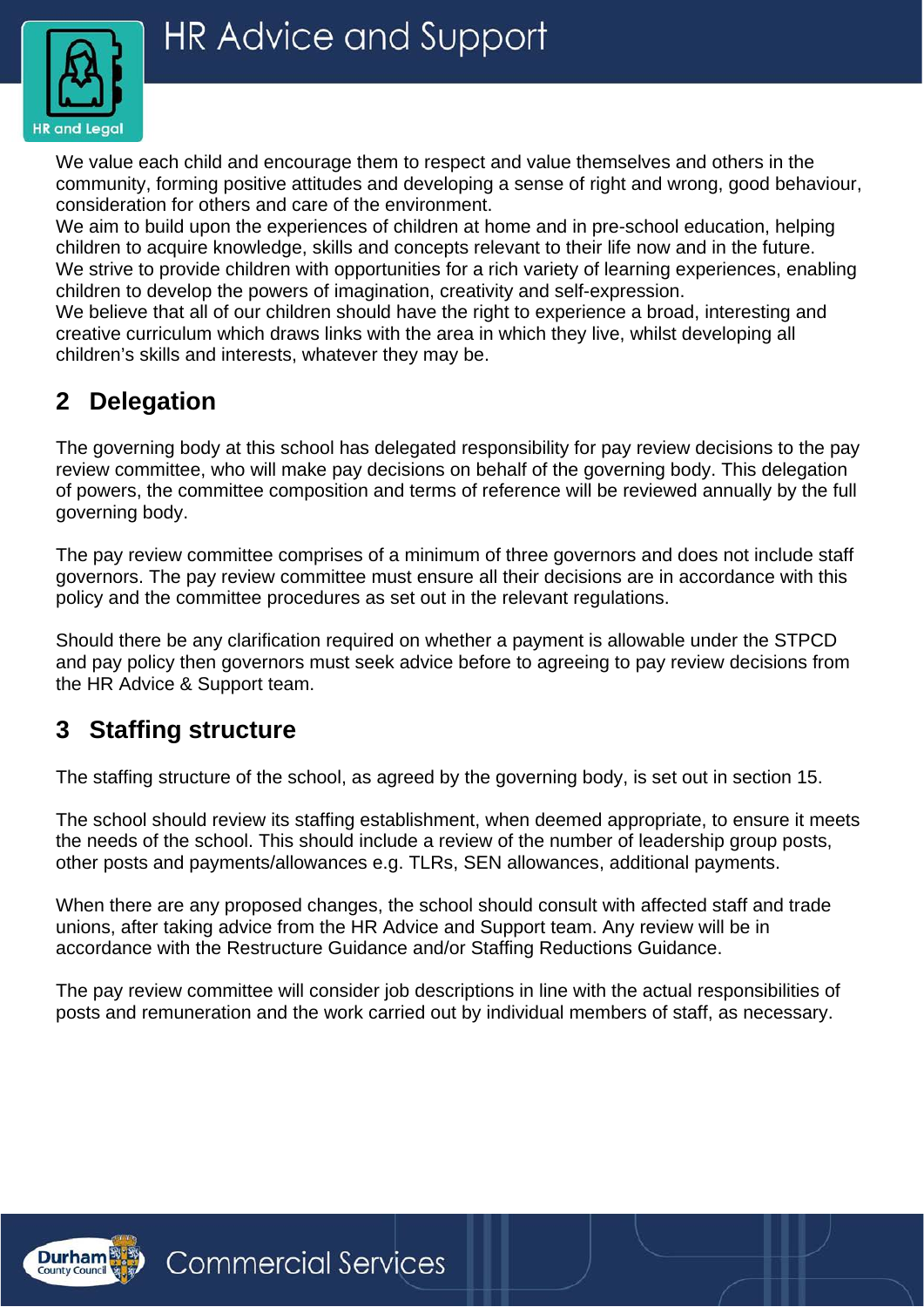

## <span id="page-2-0"></span>**4 Pay ranges**

#### **4.1 Teachers**

In this school, teachers will be paid in accordance with the following pay ranges.

| <b>September 2021</b> |
|-----------------------|
| £25,714               |
| £27,600               |
| £29,664               |
| £31,778               |
| £34,100               |
| £36,961               |
|                       |

All teachers should have the opportunity to progress to the maximum of the main pay range through continued good performance.

| <b>Upper Pay</b><br>Range | <b>September 2021</b> | <b>Unqualified</b><br><b>Teachers</b> | <b>September 2021</b> |
|---------------------------|-----------------------|---------------------------------------|-----------------------|
| UPR <sub>1</sub>          | £38,690               | PT <sub>1</sub>                       | £18,419               |
| UPR <sub>2</sub>          | £40,124               | PT <sub>2</sub>                       | £20,532               |
| UPR <sub>3</sub>          | £41,604               | PT <sub>3</sub>                       | £22,644               |
|                           |                       | PT <sub>4</sub>                       | £24,507               |
|                           |                       | PT <sub>5</sub>                       | £26,622               |

PT 6 £28,735

#### **4.2 Leadership**

| <b>Leadership Range</b> | <b>September 2021</b> | <b>Leadership range</b> | <b>September 2021</b> |
|-------------------------|-----------------------|-------------------------|-----------------------|
| L1                      | £42,195               | $L24*$                  | £73,558               |
| L2                      | £43,251               | L24                     | £74,295               |
| L3                      | £44,331               | L25                     | £76,141               |
| L4                      | £45,434               | L26                     | £78,025               |
| L5                      | £46,566               | $L27*$                  | £79,165               |
| L <sub>6</sub>          | £47,735               | L27                     | £79,958               |
| L7                      | £49,019               | L28                     | £81,942               |
| L <sub>8</sub>          | £50,151               | L29                     | £83,971               |

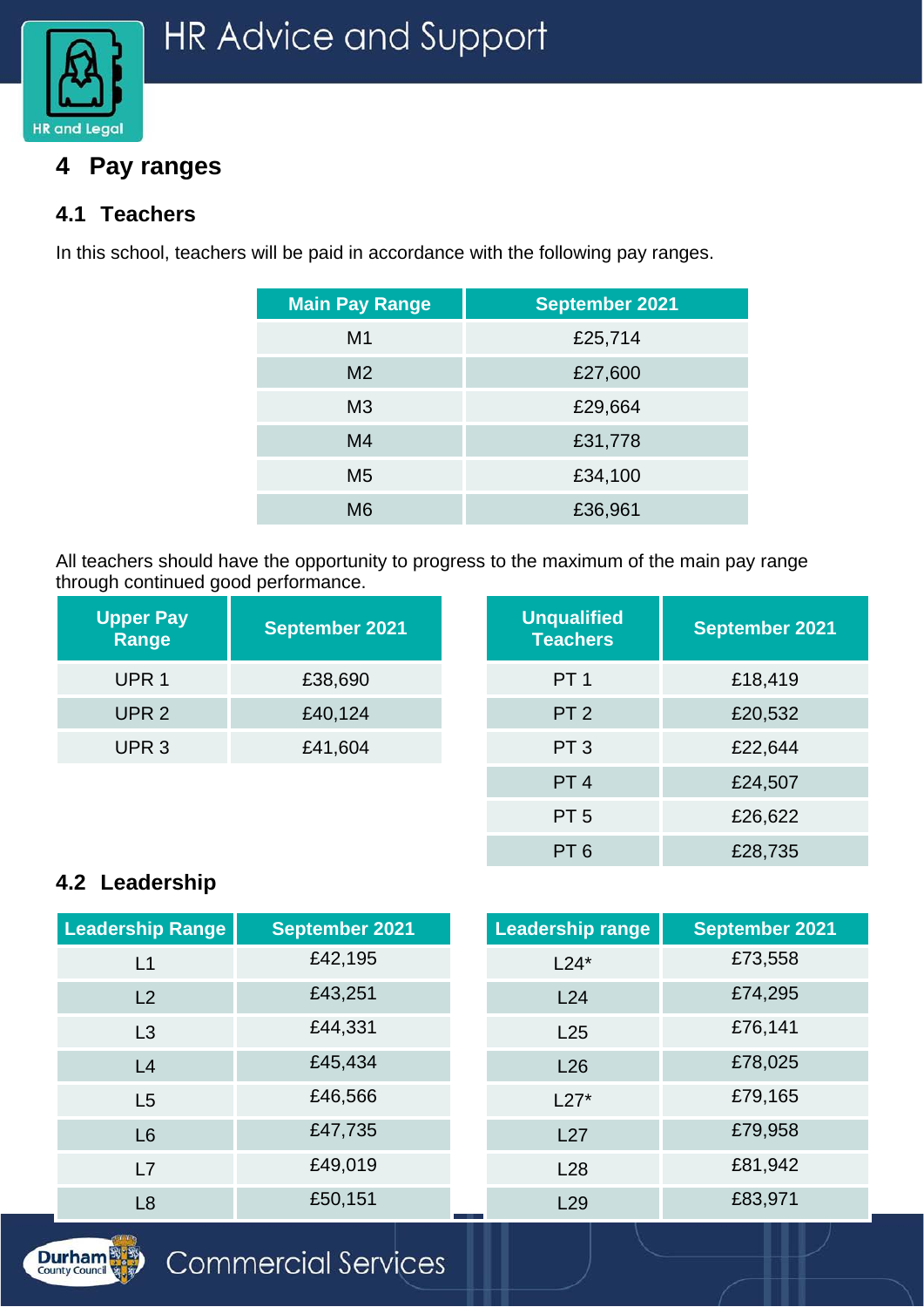|           |                 | <b>HR Advice and Support</b> |        |          |
|-----------|-----------------|------------------------------|--------|----------|
|           | L9              | £51,402                      | L30    | £86,061  |
| <b>HR</b> | L10             | £52,723                      | $L31*$ | £87,311  |
|           | L11             | £54,091                      | L31    | £88,187  |
|           | L12             | £55,338                      | L32    | £90,379  |
|           | L13             | £56,721                      | L33    | £92,624  |
|           | L14             | £58,135                      | L34    | £94,914  |
|           | L15             | £59,581                      | $L35*$ | £96,309  |
|           | L16             | £61,166                      | L35    | £97,273  |
|           | L17             | £62,570                      | L36    | £99,681  |
|           | $L18*$          | £63,507                      | L37    | £102,159 |
|           | L18             | £64,143                      | L38    | £104,687 |
|           | L <sub>19</sub> | £65,735                      | $L39*$ | £106,175 |
|           | L20             | £67,364                      | L39    | £107,239 |
|           | $L21*$          | £68,345                      | L40    | £109,914 |
|           | L21             | £69,031                      | L41    | £112,660 |
|           | L22             | £70,745                      | L42    | £115,483 |
|           | L23             | £72,497                      | L43    | £117,197 |

\* Pay points to be applied only to headteachers at the top of the school's headteacher group range in the academic year 2014/15, who have received no increment rise in any subsequent academic years. No-one should progress to these points from September 2016 onwards.

#### **4.3 Leading Practitioners**

Schools may appoint Leading Practitioners within their staffing structures and their primary purpose is the modelling and leading improvement of teaching skills. See section 12.2 below.

| <b>Leading Practitioner</b><br>Range | <b>September 2021</b> | <b>Leading</b><br><b>Practitioner Range</b> | <b>September 2021</b> |
|--------------------------------------|-----------------------|---------------------------------------------|-----------------------|
| L1                                   | £42,402               | L10                                         | £52,983               |
| L2                                   | £43,465               | L11                                         | £54,357               |
| L3                                   | £44,550               | L12                                         | £55,610               |
| L4                                   | £45,658               | L13                                         | £57,000               |
| L5                                   | £46,796               | L14                                         | £58,421               |
| L6                                   | £47,969               | L15                                         | £59,875               |
| L7                                   | £49,261               | L <sub>16</sub>                             | £61,467               |
| L8                                   | £50,397               | L17                                         | £62,878               |
| L <sub>9</sub>                       | £51,656               | L18                                         | £64,461               |

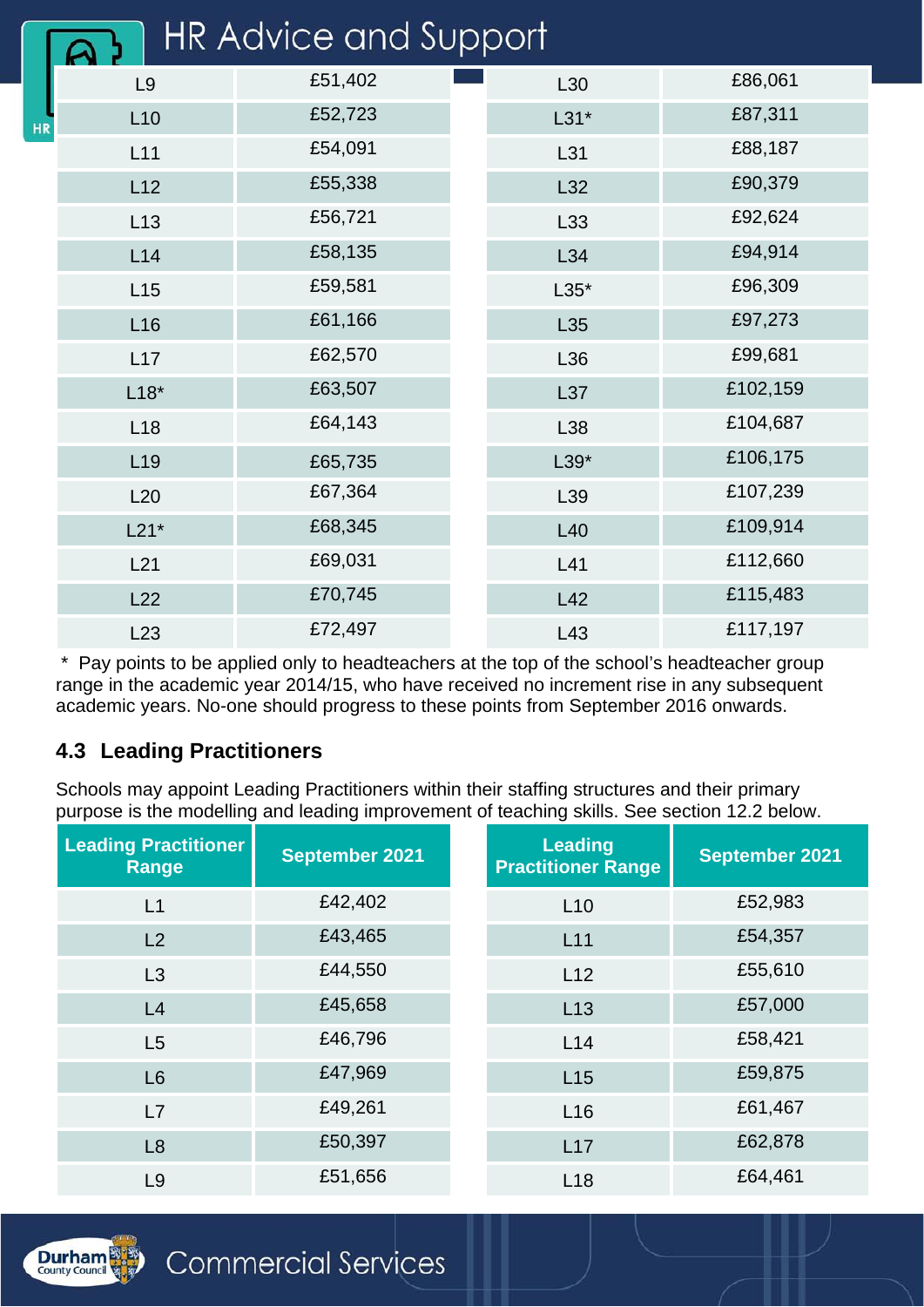

## <span id="page-4-0"></span>**5 Pay reviews**

The governing body will ensure that each teacher's salary is reviewed annually, with effect from 1 September, where the teacher has completed a year of employment since the previous annual pay determination. The STPCD defines a year of employment as at least twenty-six weeks employment in aggregate within the previous school year.

The pay review should take place no later than 31 October each year and 31 December for the Headteacher.

At the pay review meeting, the headteacher will submit a written report, including recommendations on pay progression made at the annual appraisal assessment, regarding salaries of all teaching staff (with the exception of their own salary) for the academic year. In the case of the headteacher, annual appraisal assessment reports from the performance management governors will be used. A template pay recommendations summary sheet is available on the extranet.

The pay review committee must ensure that all proceedings and the reasons for any decision made are accurately recorded.

It will also ensure that, following any pay review, all teachers are given a written statement setting out their salary and any other financial benefits, including allowances and TLRs to which they are entitled. Template letters to inform staff of the outcomes of the pay decision are available on the extranet. The outcomes of the pay review committee will be reported to Payroll and Employee Services by the school using Anycomms system.

Reviews may take place at other times of the year to reflect any changes in circumstances or job description that may impact on an individual's pay. When a teacher makes a written request for their pay to be reviewed at other times of the year, e.g. due to a change in circumstances or job description which may impact upon a teacher's pay, the pay review committee will decide whether to hold this request until the annual pay review meeting or to convene an earlier meeting to consider the request.

Where a pay determination leads, or may lead, to the start of a period of safeguarding (see section 12), the required notification will be given to the employee as soon as possible, and no later than one month after the date of determination.

## <span id="page-4-1"></span>**6 Pay progression based on performance**

In this school, all teachers, including members of the leadership group, can expect to receive regular, constructive feedback on their performance and are subject to annual appraisal that recognises their strengths, informs plans for their future development and helps to enhance their professional practice.

Performance appraisal will be carried out in line with the Education (School Teachers' Appraisal) (England) Regulations 2012, including reference to the Teachers' Standards (updated July 2021). The arrangements for teacher appraisal in this school are set out in the Appraisal Policy (Teachers).

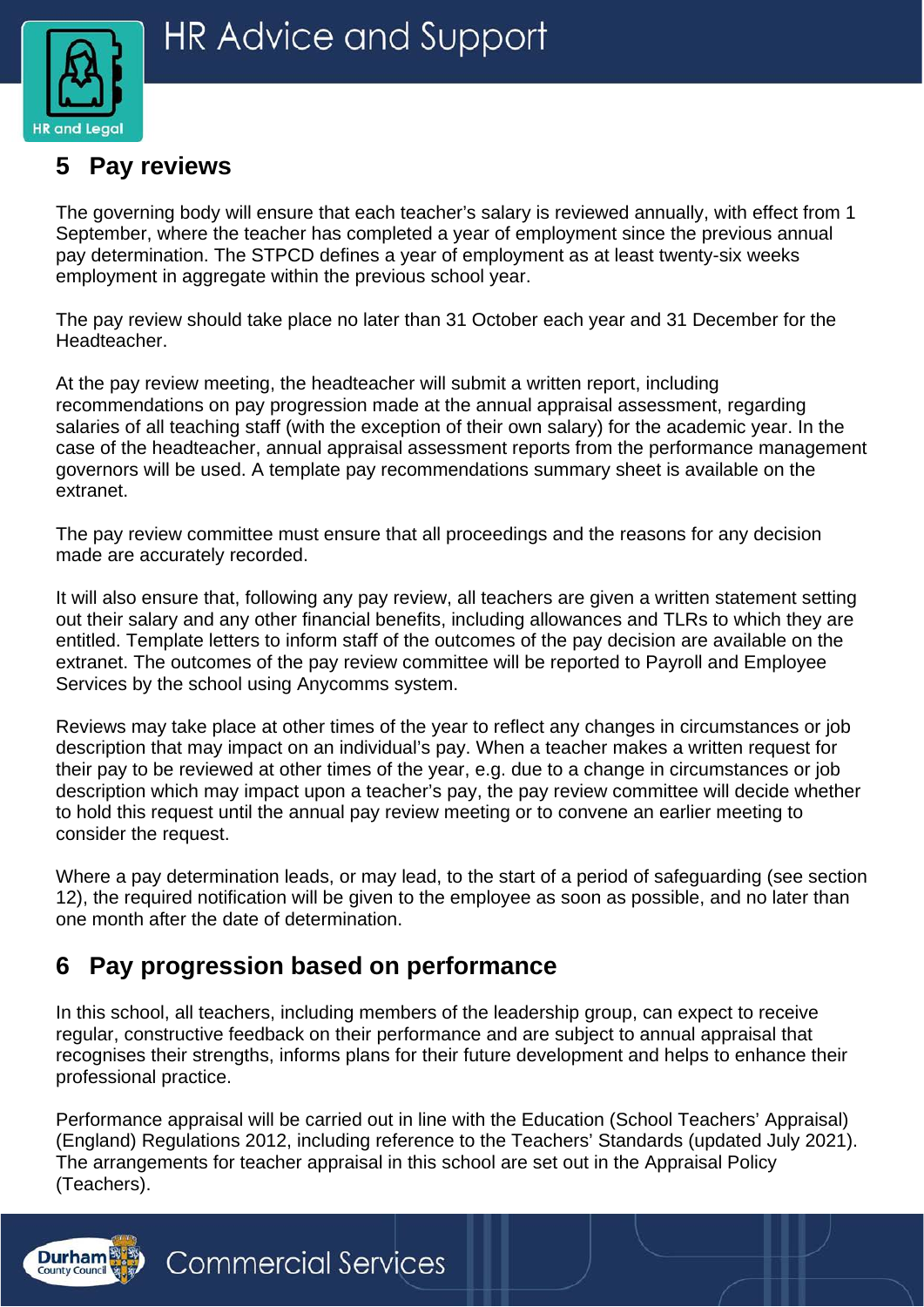

Decisions regarding pay progression will be made with reference to the teacher's appraisal reports and the pay recommendations that they contain.

Early Career teachers who are subject to the Early Careers Framework 2 year statutory induction, will be eligible for consideration for pay progression during their induction period providing they have the required service, as detailed in section 5, and have demonstrated satisfactory performance.

To be fair and transparent, assessments of performance will be properly rooted in evidence and be made about the most recent appraisal period. In this school, we will ensure fairness by:

- The headteacher/ Deputy Head Teacher taking responsibility for monitoring and moderating the consistency of objectives and assessments and for making the final recommendation to the pay review committee;
- Quality assurance and moderation being the responsibility of SLT, under the authority of the headteacher, reporting outcomes and standards to the governing body;

We will minimise the impact on workload for individual teachers, line managers and headteachers wherever possible throughout the process.

The school will use a range of evidence to assess a teacher's overall performance which will be proportionate and may include:

- Lesson observations;
- Observations and results from wider school activities and assessments;
- Learning walks;
- Pupils performance and progress, including scrutiny of pupils' work;
- Pupil progress reviews:
- Quality of reports and other expected 'paperwork';
- Evidence of the wider contribution to the work of the school;
- Evidence of their impact on the effectiveness of other teachers or staff;
- Self-assessment documentation;
- CPD records;
- Professional dialogue.

Teachers' appraisal reports will contain pay recommendations where teachers are eligible to be considered for pay progression. Final decisions about whether to accept a pay recommendation will be made by the pay review committee, having regard to the appraisal report and taking into account advice from the senior leadership team. The pay review committee will consider its approach in light of the school's budget and ensure that appropriate funding is allocated for pay progression at all levels.

Teachers and leadership posts may be eligible for a pay increase of one salary point, where their current range allows for this, if their overall performance has been assessed as 'good' i.e. they have met their performance objectives, have fully met the Teachers' Standards and have effectively carried out their job role and responsibilities.

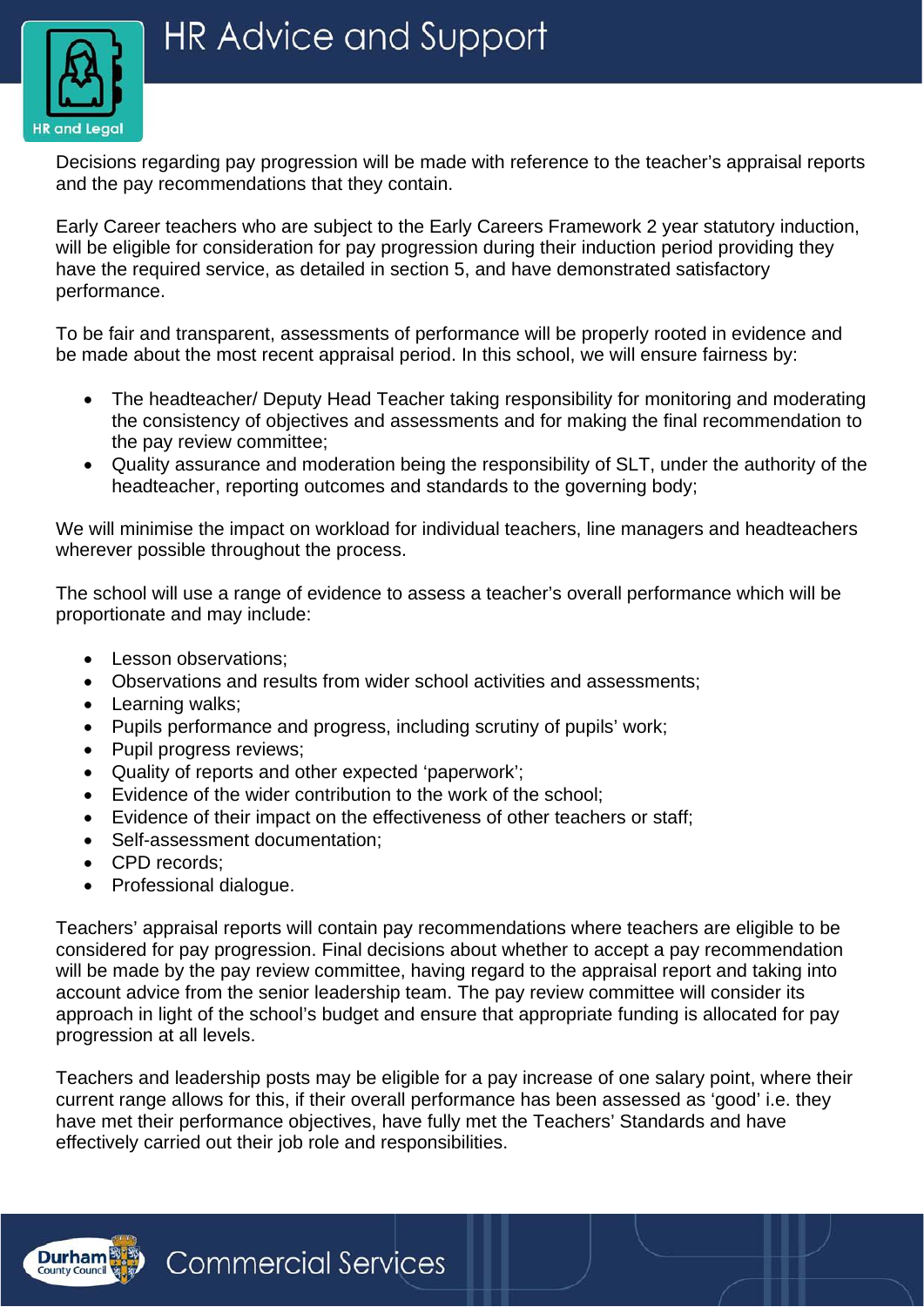

Teachers and leadership posts may be eligible for an accelerated increment rise by the pay review committee if their performance has been assessed as 'outstanding' i.e. they exceed all their objectives, are assessed as fully meeting the Teachers Standards, all of their teaching is assessed as outstanding, they show a strong commitment to the school, are prepared to go above and beyond the call of duty when necessary, act as an exemplar to others and show a commitment to improving their own performance and to continuing professional development. It is recommended that an appropriate accelerate increment rise should be a maximum increase of 2 salary points.

In addition, whether the teacher is good or outstanding, upper pay range teachers should be highly competent in the Teachers Standards and their achievements and contribution to the school should be substantial and sustained (as defined in section 7.2). Pay progression is usually considered every 2 years, in accordance with the definition of 'sustained'.

The pay review committee may determine that no pay award is to be made where the teacher has failed to:

- Meet their agreed objectives\*:
- Meet the Teaching Standards;
- Effectively carry out their job role and responsibilities; or
- Where upper pay range teachers have failed to be highly competent in the Teaching Standards or failed to demonstrate substantial and sustained achievements and contribution to the school.

This can be without recourse to the capability policy, where appropriate.

\* Please note, a school might consider that a teacher who has made good progress but not quite achieved a very challenging objective has performed better and made more significant contribution than a teacher who has fully met a less stretching objective. Similarly, a teacher may have achieved all of their objectives but failed to meet all of the relevant standards.

## <span id="page-6-0"></span>**7 Movement to the upper pay range**

#### **7.1 Application and evidence**

Any qualified teacher may apply to be paid on the upper pay range and all applications should be assessed in line with this policy.

It is the responsibility of the teacher to decide whether they wish to apply to be paid on the upper pay range. Applications may be made, in writing, once a year and must be received by the headteacher by 31 October. Successful applications will be effective from 1 September of the same year.

If a teacher is simultaneously employed at another school(s), they may submit separate applications to be paid on the upper pay range of each school. This school will not be bound by any pay decision made by another school.

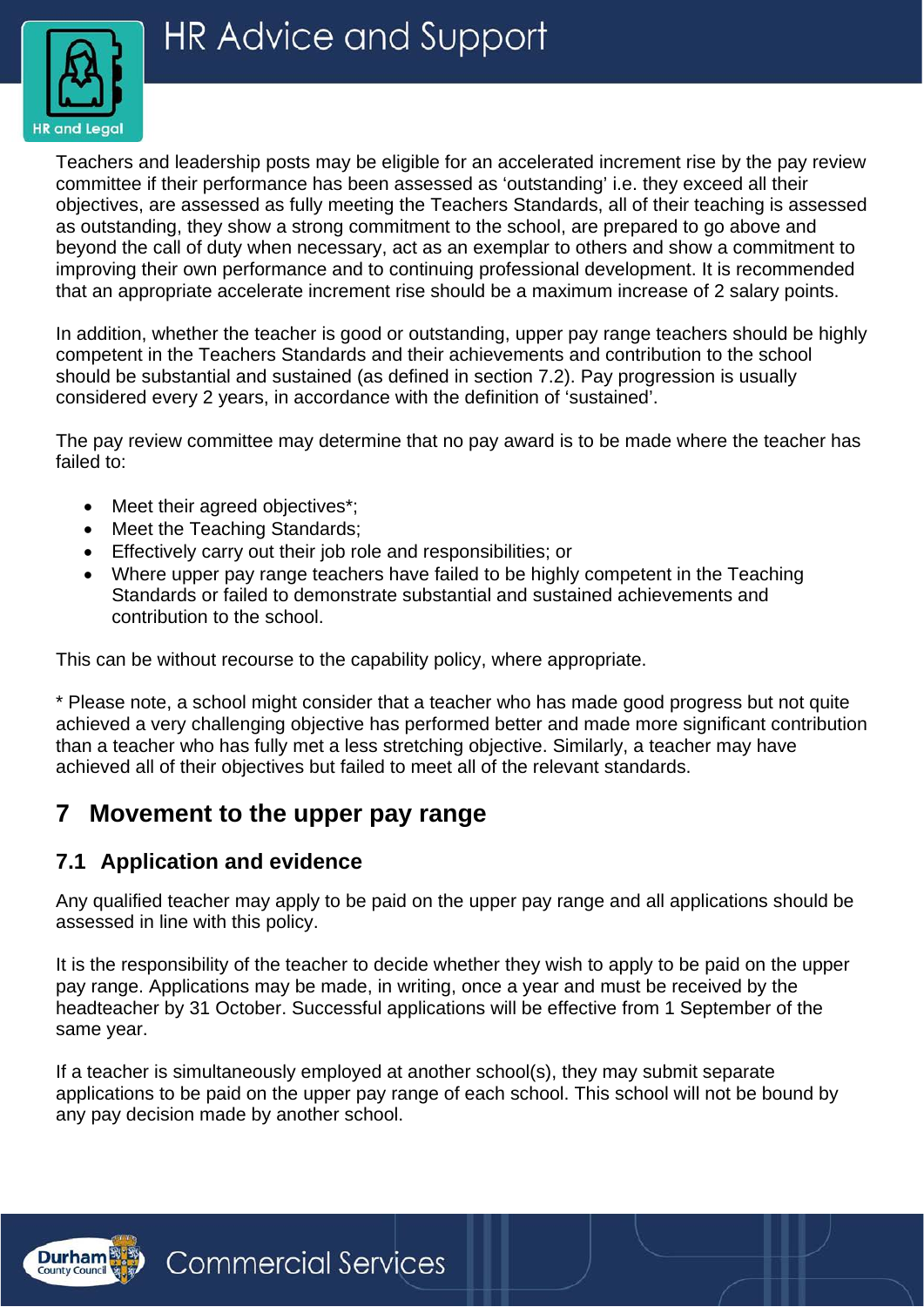

All applications should include the results and evidence from 2 most recent appraisal periods, including any recommendation on pay, together with a summary of evidence against the assessment criteria. Where such information is not applicable or available, a written statement and summary of evidence to demonstrate that the applicant has met the assessment criteria must be submitted by the applicant.

#### **7.2 Assessment**

An application from a qualified teacher will be successful where the pay review committee is satisfied that:

- The teacher is highly competent in all elements of the teachers standards; and
- The teacher's achievements and contribution are substantial and sustained.

For the purposes of this pay policy:

- **Highly competent** means: the teacher's performance is assessed as having excellent depth and breadth of knowledge, skill and understanding of the Teachers' Standards in their particular role and the context in which they are working and their teaching practice is assessed as consistently good to outstanding
- **Substantial** means: the teacher's achievements and contribution to the school are critical and significant, not just in raising standards of teaching and learning in their own classroom or with their own groups of children, but also in making a significant wider contribution to school improvement that impacts on pupil progress and the effectiveness of other staff. They are a role model for teaching and learning, provide effective coaching and mentoring to other teachers and take advantage of appropriate opportunities for professional development and use the outcomes effectively to improve pupils' learning.
- **Sustained** means: maintained continuously over a period of at least 2 school years and able to demonstrate that their teaching expertise has grown over the relevant period.

The application will be assessed in accordance with the provisions of this policy. All applications will be assessed robustly, transparently and fairly in the first instance by the headteacher and/or line manager. The pay review committee will make the final determination, taking account of the headteacher and/or line manager recommendations, as well as any supporting evidence provided by the applicant or the school.

#### **7.3 Outcome**

**Durham** 

The assessment will be made by the pay review committee and the applicant will receive a response to their application within 10 school days of the committee's decision. Employees must be informed of the outcome in writing and a template outcome letter is available on the extranet.

Successful applicants will move to the upper pay range from 1 September and will commence at the lowest point of the pay range. Progression within the upper pay range will be based on performance assessed against the teacher's objectives, whether they are highly competent in the Teachers Standards and their achievements and contribution to the school are substantial and sustained.

Unsuccessful applicants can appeal against the decision.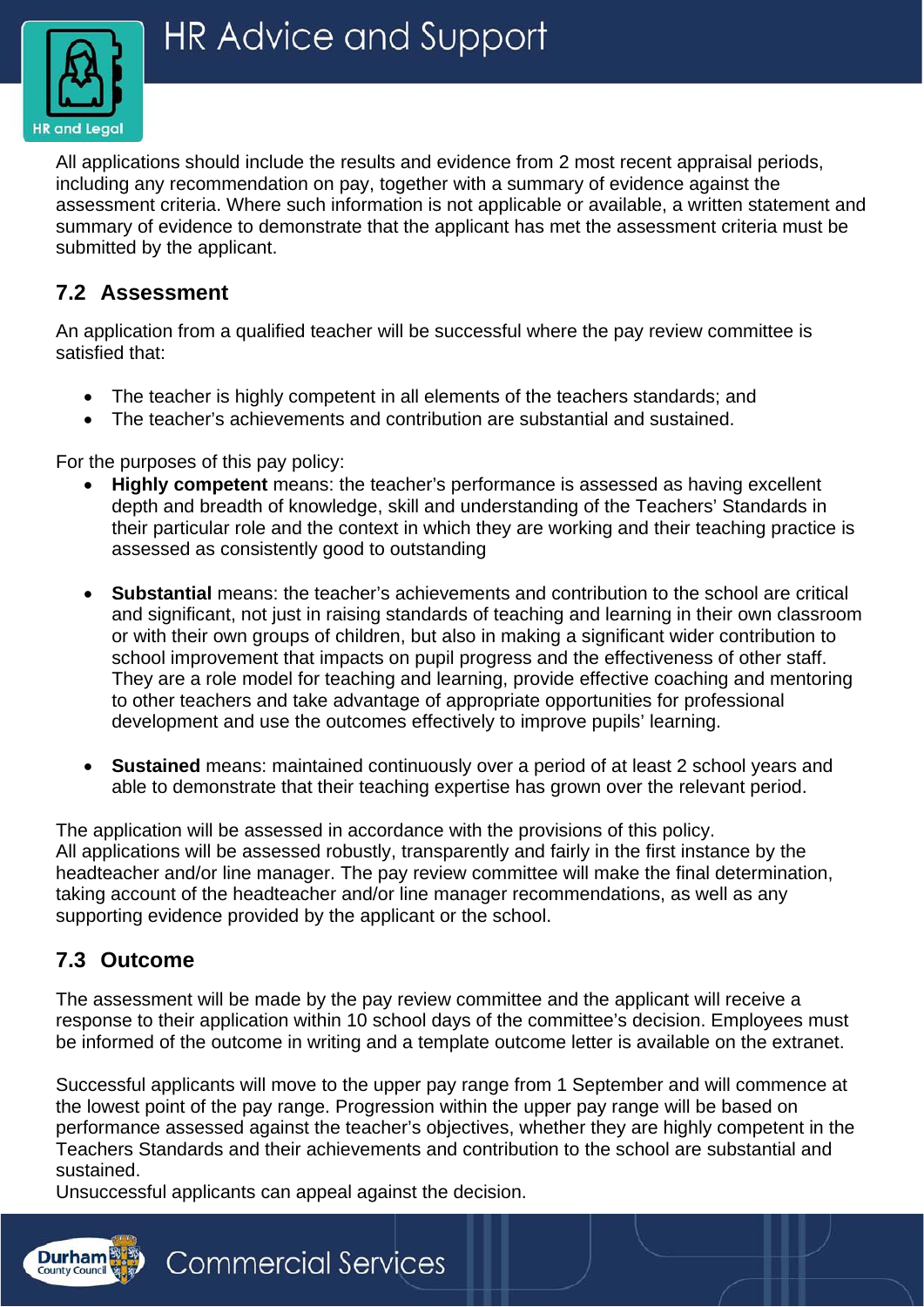

# <span id="page-8-0"></span>**8 Appeals**

Teachers, including headteachers, have the right to raise a formal appeal against any pay determination if they believe that the pay review committee has:

- Incorrectly applied any provision of the STPCD or Pay Policy;
- Failed to have proper regard for statutory guidance;
- Failed to take proper account of relevant evidence;
- Taken account of irrelevant or inaccurate evidence;
- Was biased; or
- Unlawfully discriminated against the employee.

A pay appeals committee will be appointed from those governors who are not members of the Finance & General Purposes Committee.

A teacher making an appeal against a decision on their individual pay should do so using the Pay Appeal Form available on the extranet or by letter within 10 school days, detailing the reason(s) for their appeal.

The appeals process is available on the extranet.

## <span id="page-8-1"></span>**9 Allowances and other payments**

The governing body may award an allowance to teaching staff who undertake specified additional duties. It is detailed in the sections below which groups of teaching staff the allowances can apply to. Please note allowances which are for classroom teachers exclude members of the leadership group and therefore **cannot** be awarded for any leadership posts.

Teachers can be paid one allowance under any of the categories, or a combination of allowances, where applicable. If teachers are awarded a temporary payment or allowance, the dates during which it will be effective must be clearly stated and reviewed before the expiry date.

## **9.1 Teaching and Learning Responsibility (TLR) payments**

TLR payments can be awarded to a classroom teacher for undertaking a sustained additional responsibility for the purpose of ensuring the continued delivery of high quality teaching and learning and for which the teacher is made accountable.

Leadership posts and unqualified teachers **cannot** be awarded a TLR.

#### **9.1.1 TLR 1 and TLR 2 payments**

**Durham** 

Before awarding a TLR, the governing body must be satisfied that the teacher's duties include a significant responsibility that is not required of all classroom teachers and that:

• Is focused on teaching and learning;

- Requires the exercise of a teacher's professional skills and judgement;
- Required the teacher to lead, manage and develop a subject or curriculum area or to lead and manage pupil development across the curriculum;
- Has an impact on the educational progress of other pupils other than the teacher's assigned classes or groups of pupils: and
- Involves leading, developing and enhancing the teaching practice of other staff.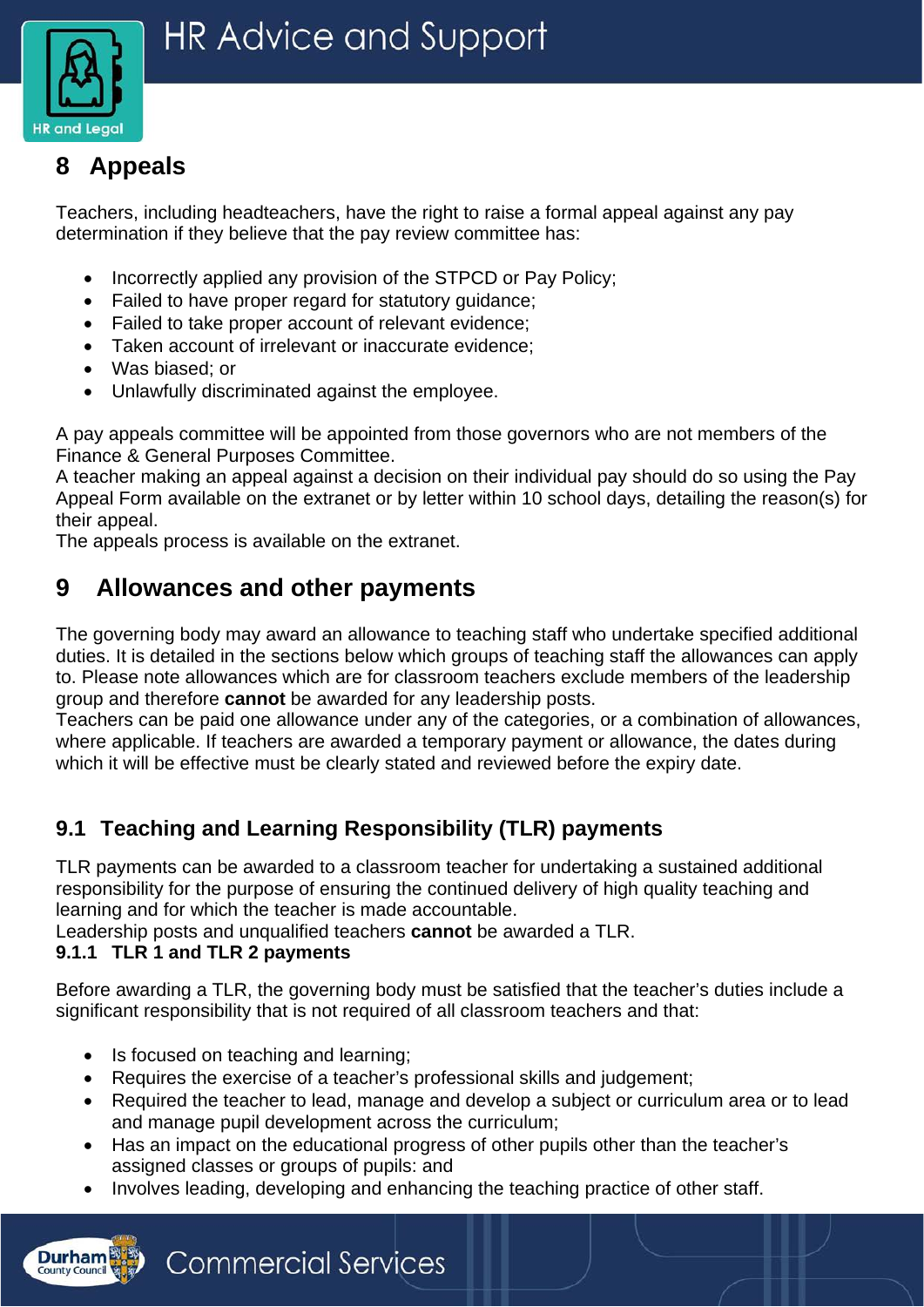

In addition, before awarding a TLR 1, the governing body must be satisfied that the significant responsibility referred to above includes the management responsibility for a significant number of people.

TLR's must be awarded in the context of the school's staffing structure and the responsibilities for which the TLR is awarded should be clearly set out in a job description.

TLR 1 and 2 are permanent allowances and can only be awarded on a temporary basis if one of the following applies:

- To cover for the absence of the substantive postholder e.g. maternity leave, long term absence, secondment;
- While the post is vacant, pending a permanent appointment being made.

Teachers receiving a TLR1 or TLR2 on a temporary basis or on a fixed term contract are not eligible to receive a safeguarded sum when the TLR ends unless the TLR is ended earlier than specified and their contract extends beyond the date the TLR ends.

The annual value of TLR's is as follows:

- TLR 1 no less than £8,291 and no greater than £14,030;
- TLR  $2$  no less than £2,873 and no greater than £7,017.

**Commercial Services** 

The governing body should determine the value of a TLR appropriate for the post, in accordance with job weight, with posts of equal weight allocated equal value. Any decision to make payments above the minimum level should be justifiable in relation to the level of responsibilities attached to the post. The following payments cover the full range of available TLR allowances usually paid within schools in County Durham.

| <b>TLR</b> | <b>Allowance</b> | <b>TLR</b> | <b>Allowance</b> |
|------------|------------------|------------|------------------|
| TLR 1a     | £8,291           | TLR 2a     | £2,873           |
| TLR 1b     | £10,201          | TLR 2b     | £4,784           |
| TLR 1c     | £12,113          | TLR 2c     | £7,017           |
| TLR 1d     | £14,030          |            |                  |

Part time teachers will be paid pro rata at the same proportion as the teacher's part time contract. A teacher cannot hold a TLR 1 and a TLR 2 concurrently, however a teacher in receipt of either a TLR 1 or 2 may also hold a concurrent TLR 3.

#### **9.1.2 TLR 3 payments**

**Durham** 

In this school, a TLR 3 payment will be made available to qualified classroom teachers who undertake a clearly time-limited school improvement project or a one off, externally driven responsibility. There should be a clearly identified need and the project should fit within the remit of school development. The duties undertaken for a TLR 3 will be focused on teaching and learning and meets the following criteria: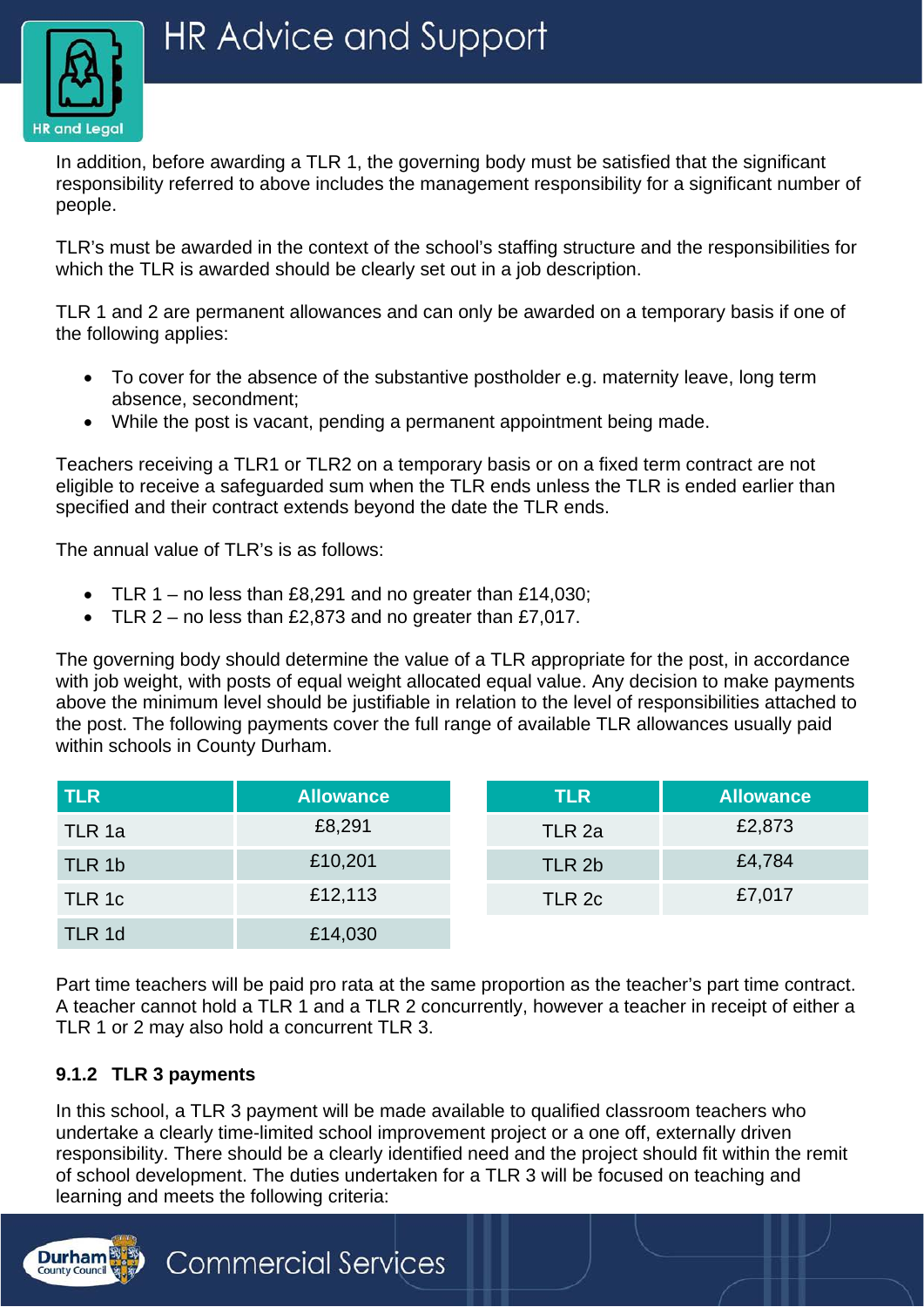

- Is focused on teaching and learning;
- Required the exercise of a teacher's professional skills and judgement; and
- Has an impact on the educational progress of pupils, other than the teacher's assigned classes or groups of pupils.

The teacher must be informed, in writing, when a TLR 3 is awarded, including the nature of the responsibilities, the end date of the temporary award or circumstances in which the award will end if occurring earlier than that date. Consecutive TLR 3's for the same responsibility should not be awarded, unless that responsibility relates to tutoring to deliver catch-up support to pupils on learning lost during the pandemic. TLR 3's are not subject to safeguarding.

The annual value of any TLR 3 will be between £571 to £2,833 per annum. The level of payment will be based on the complexity and duration of the school improvement project and this should be clear when the post is advertised. Where a part time teacher is awarded a TLR3 the value should not be amended to reflect the part time hours of the individual in receipt of the award.

In addition, where the period is less than a full school year, the value will be determined proportionately to the annual value.

## **9.2 Special Educational Needs (SEN) allowances**

Qualified classroom teachers are eligible to receive an SEN allowance of no less than £2,270 and no more than £4,479 per annum, in accordance with the following conditions:

- In any SEN posts that requires a mandatory SEN qualification and involves teaching pupils with SEN;
- Works in a special school;
- Teaches pupils in one or more designated special classes or units in a school or, in the case of an unattached teacher, in a Local Authority unit or service;
- Any non-designated setting (including any pupil referral unit) that is similar to a designated special class or unit, where the post:
	- o Involves a substantial element of working directly with children with SEN;
	- o Requires the exercise of a teacher's professional skills and judgement in the teaching of children with SEN; and
	- o Has a greater level of involvement in the teaching of children with SEN than is the normal requirement of teachers throughout the school or unit within the school or, in the case of an unattached teacher, the unit or service.

Leadership posts and unqualified teachers cannot be awarded an SEN allowance. Where an SEN allowance is to be paid, the governing body must determine the spot value of the allowance, taking into account the structure of the school's SEN provision and the following factors:

- Whether any mandatory qualifications are required for the post;
- The qualification or expertise of the teacher relevant to the post; and
- The relative demands of the post.

Where an allowance is paid SEN responsibilities should be clearly specified in individual teachers' job descriptions.

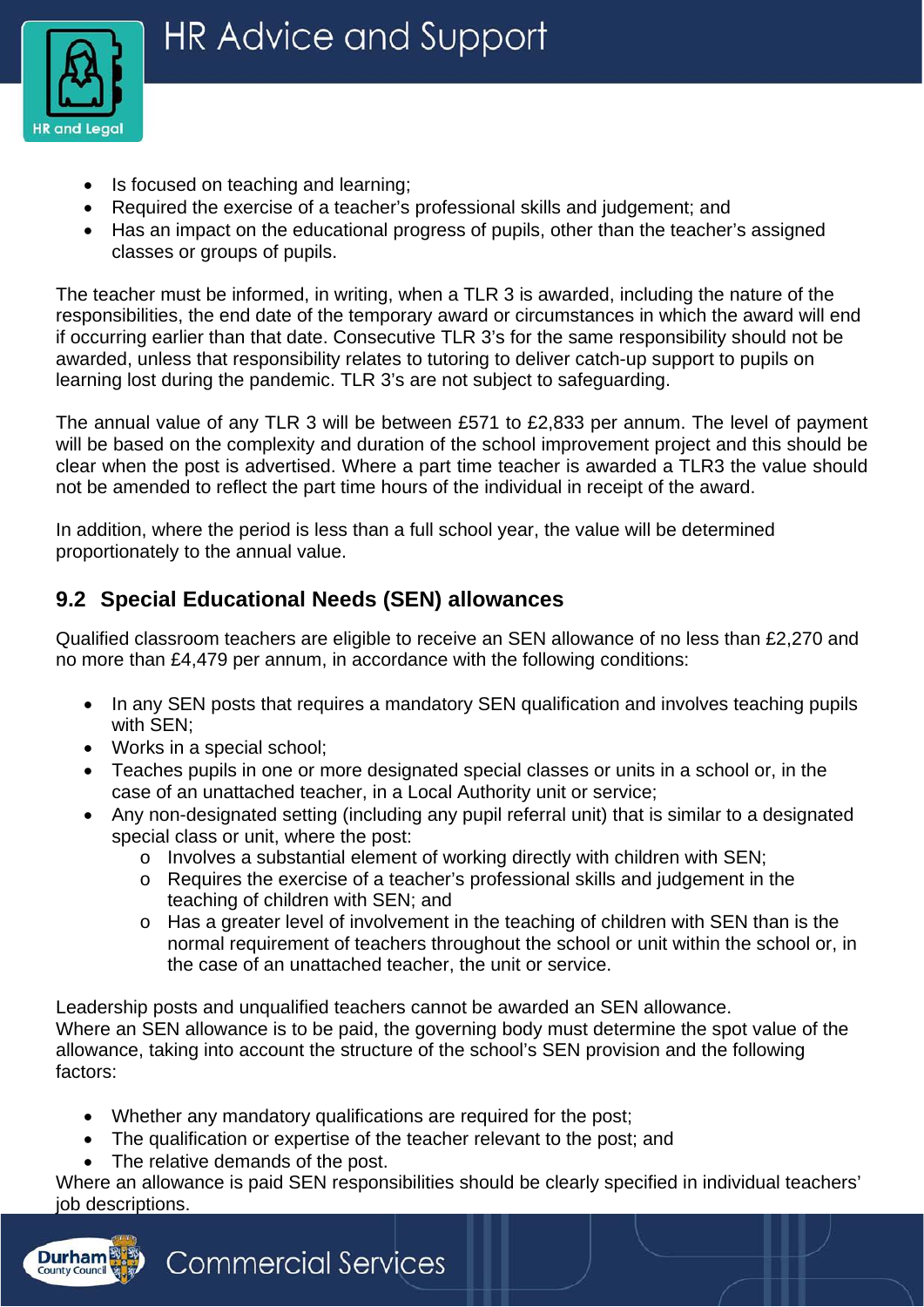

The following payments cover the range of available SEN allowances usually paid within schools in County Durham:

| <b>SEN</b>       | <b>Allowance</b> |
|------------------|------------------|
| SEN <sub>1</sub> | £2,270           |
| SEN <sub>2</sub> | £4,479           |

#### **9.3 Allowance payable to unqualified teachers**

An unqualified teacher additional allowance may be payable as considered appropriate by the governing body where, in the context of the staffing structure and pay policy, it is considered that the teacher has:

- Taken on a sustained additional responsibility which:
	- o Is focused on teaching and learning: and
	- o Requires the exercise of a teacher's professional skills and judgement; or
- Qualifications and experience which bring added value to the role being undertaken.

### **9.4 Acting allowances**

Where a teacher is assigned and carries out the duties of a headteacher, deputy headteacher or assistant headteacher and no acting appointment has been made, the governing body must consider whether to pay an acting allowance. This determination must be made within 4 weeks of the teacher being given and carrying out those duties. If the initial decision is not to pay an allowance and the teacher continues to carry out the duties, the governing body can revisit their decision at any time.

The teacher may be paid from the day they took up the duties or a later date. Payment must be equal to at least the minimum point of the relevant headteacher, deputy headteacher or assistant headteacher pay range but does not have to be the same as the substantive post holder.

#### **9.5 Additional payments**

The governing body may make additional payments to a qualified classroom teacher, other than a headteacher, in respect of:

- Continuing professional development undertaken outside of the school day\*;
- Activities relating to the provision of initial teacher training as part of the ordinary conduct of the school;
- Participation in out-of-school hours learning activity agreed between the teacher and the headteacher\*;
- Additional responsibilities and activities due to, or in respect of, the provision of services relating to the raising of educational standards to one or more additional schools.

\* Outside of the school day means outside of the 1265 hours of directed time (pro rata for part time teachers). For the 2021/22 school year directed time will be 1258.5 hours based on 194 days in this academic year.

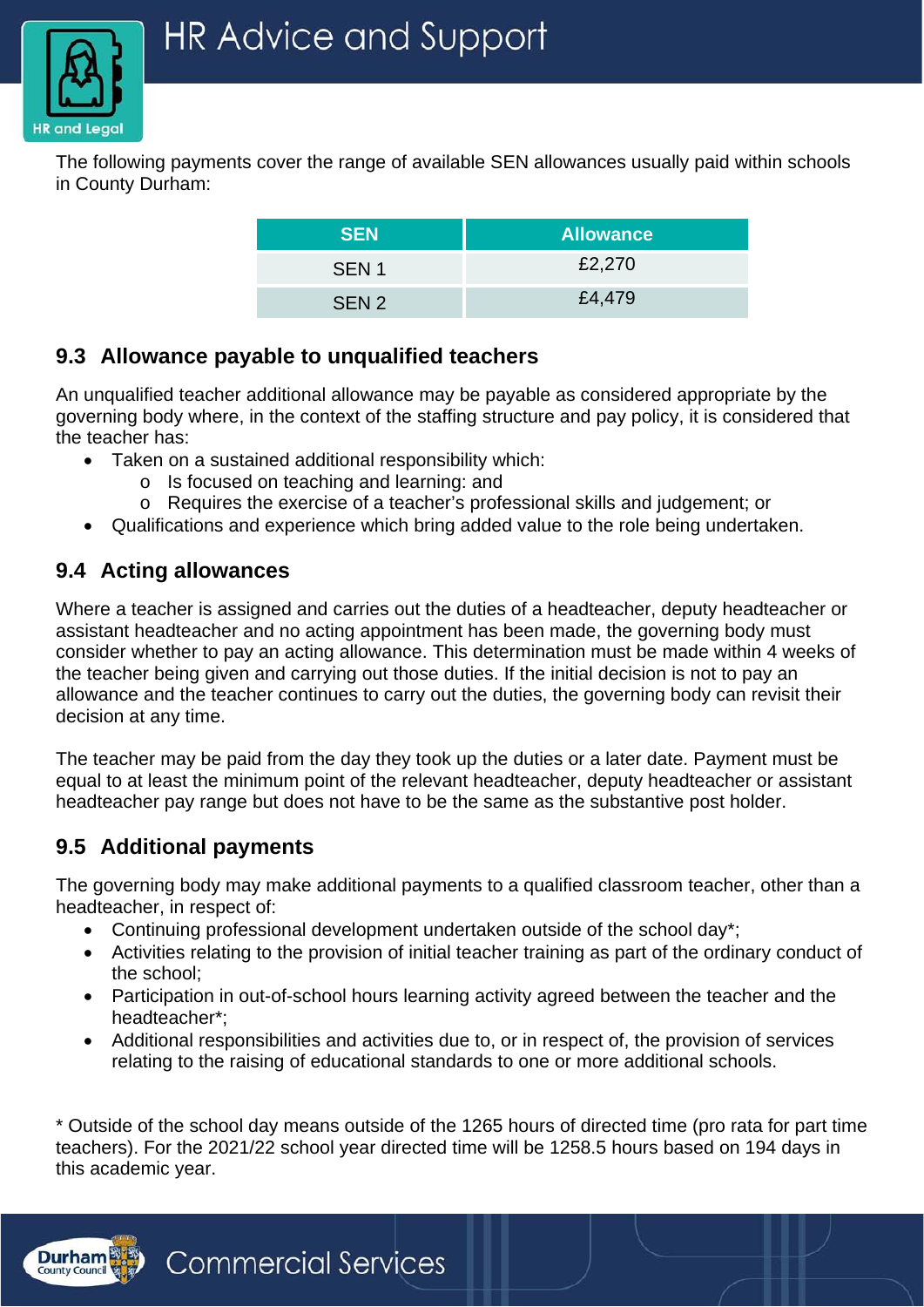

### **9.6 Staff working for other bodies during the normal working day**

Any income derived from external sources for the work of a school employee should be regarded as income to the school e.g. employees carrying out work on behalf of another body i.e. LA, Ofsted, another school etc.

The governing body should decide whether it would be appropriate for individual members of staff to receive additional remuneration for these activities. If so, the governing body should determine the appropriate amount.

#### **9.7 Residential allowances**

Residential allowances for teachers in residential special schools will be paid in accordance with the Joint Negotiating Committee for Teachers in Residential Establishments (JNCTRE) agreement.

#### **9.8 Honoraria payments**

The governing body will not pay honoraria to any member of the teaching staff for carrying out their professional duties as a teacher, recognising that there is no provision within the STPCD for the payment of bonuses or honoraria payments in any circumstances.

## <span id="page-12-0"></span>**10 Headteachers**

If governors are considering making any additional payments to the headteacher, or to review the leadership pay range (LPR) of the headteacher, they must obtain advice from the HR Advice and Support team.

#### **10.1Temporary payments**

Any additional payment to the headteacher must be for clearly temporary responsibilities or duties, that are in addition to the post for which their salary has been determined. The governing body must not have already taken the responsibilities into account when determining the headteacher's pay range.

The total sum of the temporary payments in any school year must not exceed 25% of the annual headteacher's salary. In addition, the total sum of the salary and other payments made to a headteacher must not exceed 25% above the maximum of the headteacher group, except as set out in paragraph 10.4 of the STPCD.

Any payments exceeding 25 % can only be paid in wholly exceptional circumstances; the governing body must seek external independent advice before providing such agreement and support its decision with a business case.

#### **10.2Responsibility for more than one school**

Where a permanent arrangement is put in place e.g. federation with a single governing body, the headteacher's salary should be based on the total number of pupil units across all schools, giving a group size for the federation. The governing body should then determine the headteacher's pay range and appropriate starting point in that range, according to paragraph 9 of the STPCD, after obtaining advice from the HR Advice and Support team.

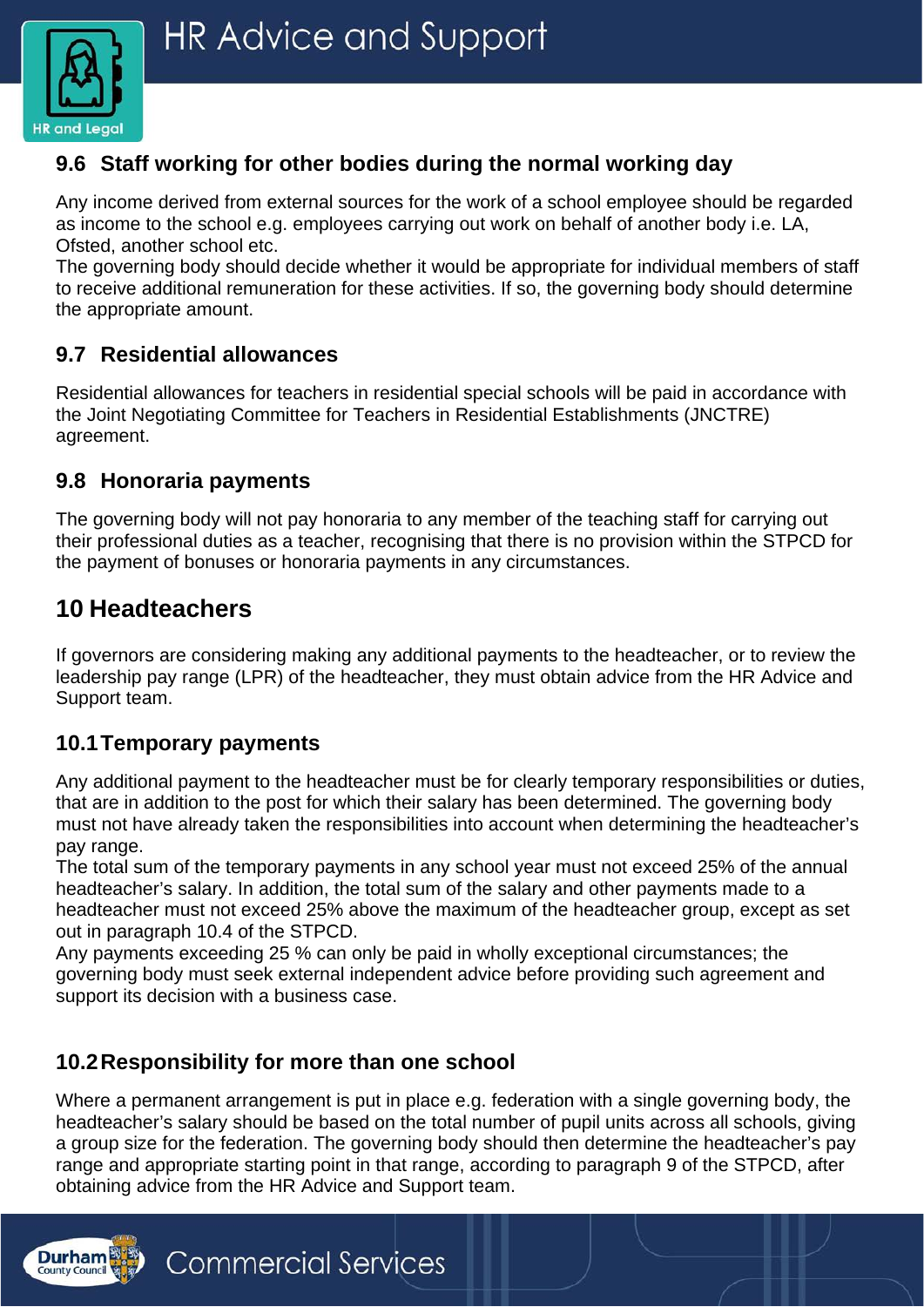

Where the change is temporary e.g. a headteacher taking on acting headteacher at another school for a fixed period, a temporary additional payment can be awarded by the substantive school and a variation of contract issued. This will specify that the headteacher, in addition to their substantive post, will be employed by an additional school(s) for a fixed period, after which they will return to their substantive post. Under the Collaboration Regulations, each governing body may arrange for a joint committee, made up of governors from all schools involved, to be established to oversee the headteacher's pay and performance management arrangements and other relevant staffing issues.

The governing body may also wish to consider the remuneration of other teachers who are taking on additional responsibilities, as a result of the headteacher's shared role. An increase in remuneration should only be agreed where the post (not the teacher) accrues extra responsibilities as a result of the headteacher's enlarged role and should not be automatic. The additional responsibilities and their duration should be recorded. Advice should be obtained from HR Advice & Support team prior to making any temporary additional payments.

# <span id="page-13-0"></span>**11 Recruitment and retention incentives**

**Commercial Services** 

#### **11.1Headteachers, deputy headteachers and assistant headteachers**

Headteachers, deputy headteachers and assistant headteachers may not be awarded payments other than the reimbursement of reasonably incurred housing or relocation costs. All other recruitment and retention considerations in relation to a member of the leadership group (including non-monetary benefits) must be taken into account when determining the pay range.

#### **11.2Classroom teachers**

Where the school is experiencing particular recruitment and retention problems, the governing body may feel that payments, or the provision of other benefits, are necessary to recruit or retain staff. These incentives are temporary and will be subject to regular formal review. The governing body must make clear at the outset, the expected duration of any such incentives and benefits and the review date after which they may be withdrawn and written notification must be provided to the employee.

It is recommended that the governing body seek external independent advice prior to awarding such payments and that they produce a business case on which to base decisions.

# <span id="page-13-1"></span>**12 Safeguarding**

**Durham** 

The governing body will fulfil its statutory obligation to the safeguarding of pay in accordance with the current provisions of the STPCD.

Safeguarding will apply when a teacher loses a post as a result of the discontinuation of, alternation to, or reorganisation of a school or educational establishment/service e.g. removal or reduction of a TLR1/TLR2, SEN or unqualified teacher allowance or a reduction of the pay range of leadership posts.

The governing body will notify a teacher, in writing, within 1 month of making a decision that leads to a safeguarded sum being payable. This will explain the reason for the decision, the effective date, the value of the teacher's pre-safeguarded salary and allowances, the safeguarded sum payable and when this will end.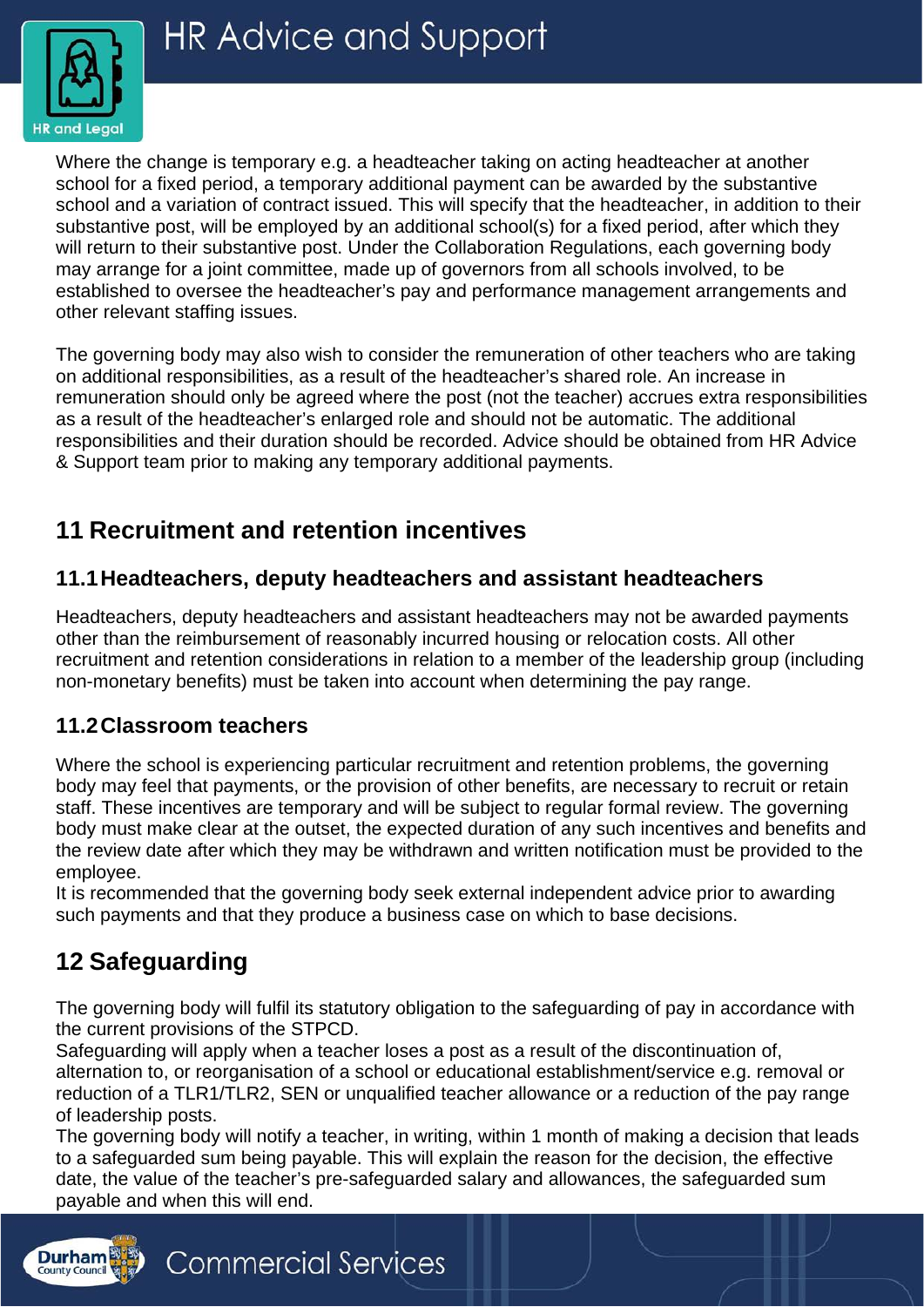

The governing body will review the duties of any teacher who is entitled to safeguarded sums that exceed £500 and allocate appropriate additional responsibilities commensurate with the safeguarded sum for the period of the safeguarding. The governing body will ensure that appropriate notice is issued of any new responsibilities that are being given to the teacher. All such additional responsibilities will be kept under review until the safeguarding period ends, when a decision will be taken about the future allocation of those responsibilities.

Where a teacher unreasonably refuses to carry out additional responsibilities, which are commensurate with the safeguarded amount, then the safeguarded pay may be removed subject to at least 1 months' notice being given.

# <span id="page-14-0"></span>**13 Pay determination on appointment**

#### **13.1Teachers**

The governing body will determine the pay range for a teacher vacancy and reserves the right to set a maximum starting salary for teacher posts prior to advertising. On appointment, it will determine the starting salary within that range to be offered to the successful candidate.

In reaching their decision, the governing body may take into account a range of factors, including:

- The nature of the post;
- The level of qualifications, skills and experience required;
- Market conditions;
- The wider school context.

A teacher will not automatically be paid at the same rate they were being paid in their previous school.

#### **13.2Leading Practitioners**

The governing body will select an appropriate pay range from the Leading Practitioner pay range set out below. They may determine that different posts within the same school are paid on different pay ranges in accordance with the responsibilities of their job descriptions.

The governing body must ensure that there is appropriate scope within each individual pay range to allow for performance related progress over time.

Leading Practitioners are not eligible for Special Educational Needs (SEN) allowances or for Teaching and Learning Responsibility (TLR) payments.

#### **13.3Leadership posts**

**Durham** 

The governing body will follow a 3 stage process for new appointments to the post of headteacher or a post in the wider leadership team.

- 1. Defining the role and determining the headteacher group
- 2. Setting the indicative pay range
- 3. Deciding the starting salary and individual pay range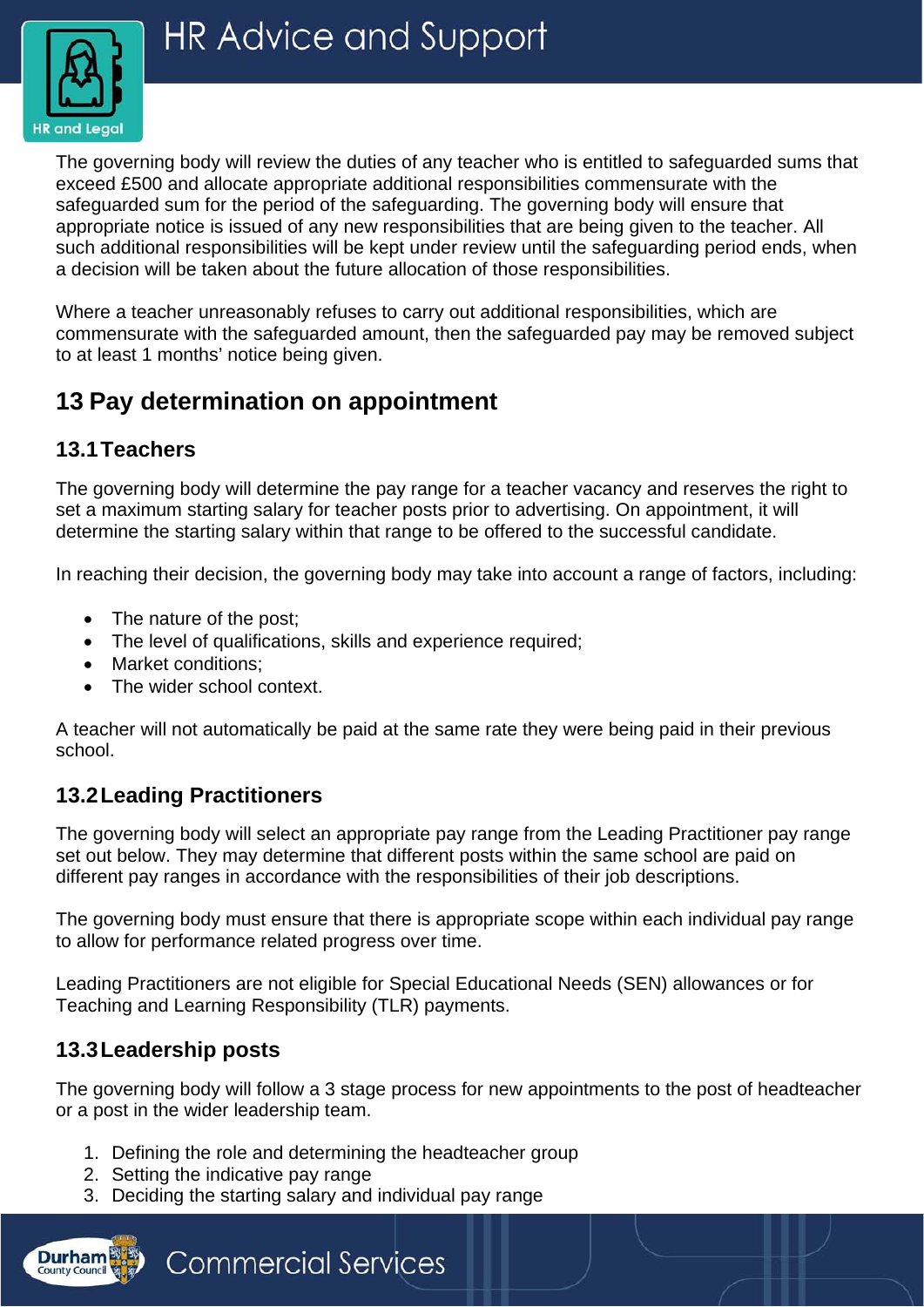

#### **13.3.1 Headteacher groups**

The governing body will assign the school to a headteacher group for the purpose of determining pay ranges and pay progression of the leadership team. will then determine a salary range for the headteacher in accordance with paragraph 4 of the STPCD, Governors must contact the HR Advice & Support team who will advise on the appropriate headteacher group and salary range.

| <b>Headteacher</b><br><b>Group</b> | <b>Points</b> | <b>Salary range</b>  |
|------------------------------------|---------------|----------------------|
| 1                                  | $L6 - L18$    | £47,735 $-$ £63,508  |
| 2                                  | $L8 - L21$    | £50,151 - £68,347    |
| 3                                  | $L11 - L24$   | £54,091 - £73,559    |
| $\overline{4}$                     | $L$ 14 - L27  | £58,135 $-$ £79,167  |
| 5                                  | $L18 - L31$   | £64,143 - £87,313    |
| 6                                  | $L21 - L35$   | £69,031 $-$ £96,310  |
| 7                                  | $L24 - L39$   | £74,295 $-$ £106,176 |
| 8                                  | $L28 - L43$   | £81,942 - £117,197   |

#### **13.3.2 Leadership pay ranges**

When determining the leadership pay, the governing body must take into account all of the permanent responsibilities of the role, any challenges that are specific to the role and all relevant considerations.

The decision will take account of the pay of other leadership group and upper pay range headteachers in the school to ensure that appropriate differentials are maintained. Only in exceptional circumstances will the headteacher pay range overlap with any other leadership pay range.

A new headteacher, or member of the leadership group, will normally be appointed to the first point on the agreed pay range, but may be appointed to a higher point if circumstances make this appropriate. However, the governing body must ensure that there is scope within the range to allow for performance related progress over time i.e. headteachers cannot be put onto the top of the range at appointment.

For other leadership posts (excluding the headteacher), the governing body will consider how the particular role fits within the wider leadership structure of the school when setting a pay range. They will ensure that this process is carried out in a fair and transparent manner and will ensure that all decision and the reasons for them, are well documented at each stage.

If governors are considering increasing the leadership pay range (LPR) of the headteacher, they must obtain advice from the HR Advice and Support team.

In this school, the Leadership pay ranges are as follows:

| Headteacher group        |        |
|--------------------------|--------|
| Headteacher range        | L6-18  |
| Deputy Headteacher range | $12-6$ |

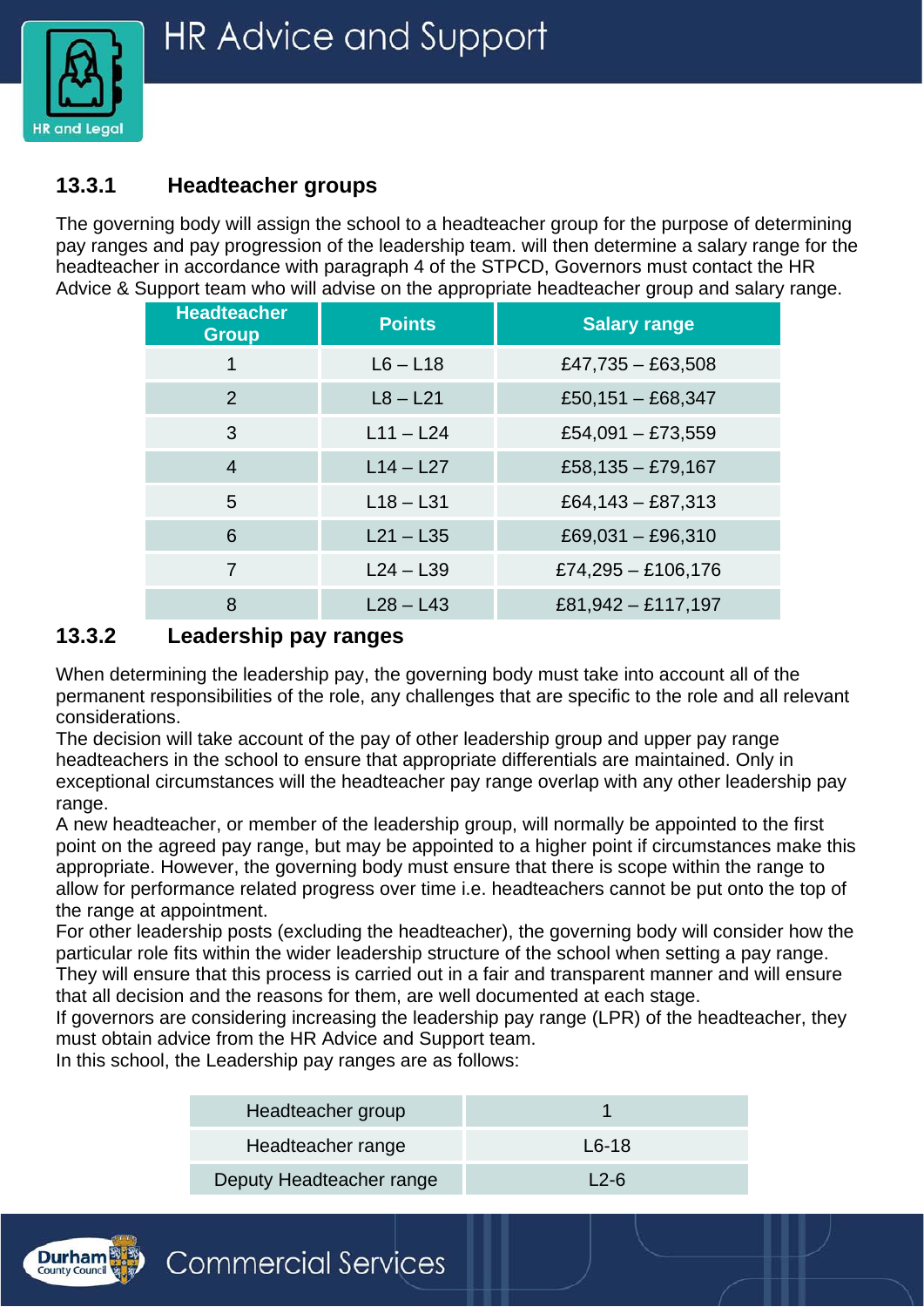

# <span id="page-16-0"></span>**14 General principles**

#### **14.1Part time teachers**

Teachers employed on an ongoing basis at the school but who work less than a full working week are deemed to be part time. The proportion of time a part time teacher works is calculated against the school's timetabled teacher week (STTW). The STTW refers to the school session hours that are timetabled for teaching, including PPA time and other non-contact time but excluding break times, registration and assemblies.

The STTW of a full time classroom teacher is used as the figure for calculating the percentage of the STTW for a part time teacher at the school. The same percentage will be applied to the proportion of directed time required of a part time teacher.

Where an allowance is paid to a teacher, the same percentage of the full time allowance will be payable to a part time teacher, excluding TLR3's.

Any additional hours worked, by agreement, above a teacher's part time contractual hours will be paid at the same hourly rate or time off in lieu. A part time teacher may be requested (but not required) to voluntarily work on a day or part of a day they do not normally work.

#### **14.2Short notice/supply teachers**

Teachers employed on a day to day or other short notice basis will be paid on a daily rate calculated on the assumption that a full working year consists of 194 days (for the 2021/22 academic year). Periods of employment for less than a day should be calculated pro-rata.

#### **14.3Working days**

**Durham** 

A teacher employed full-time must be available for work for 194 days for the school year beginning in 2021, of which:

a) 189 days must be days on which the teacher may be required to teach pupils and perform other duties; and

b) 5 days must be days on which the teacher may only be required to perform other duties.

This does not apply to teachers paid on the leadership pay range or leading practitioners pay range.

#### **14.4Specified working Time**

**Commercial Services** 

A teacher employed full-time must be available to perform such duties at such times and such places as may be specified by the headteacher for 1258.5 hours for the school year beginning in 2021 (pro rata for part time staff). These hours will be allocated reasonably throughout those days in the school year on which the teacher is required to be available for work.

In addition a teacher must work such reasonable additional hours as may be necessary to enable the effective discharge of the teacher's professional duties, including in particular planning and preparing courses and lessons; and assessing, monitoring, recording and reporting on the learning needs, progress and achievements of assigned pupils.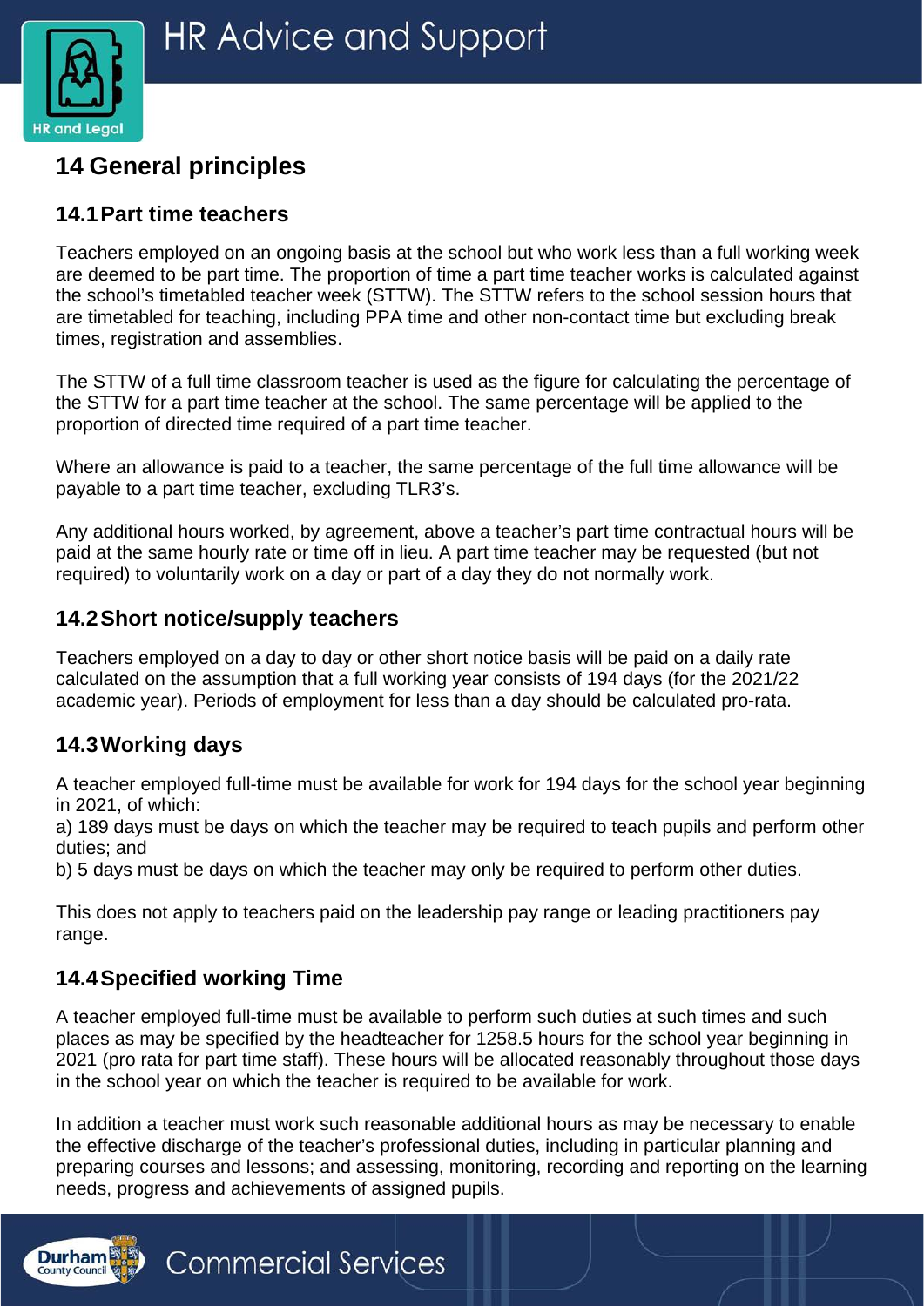

#### **14.5Unpaid leave for teachers**

In accordance with the Conditions of Service for Teachers in England and Wales (Burgundy Book), where authorised or unauthorised unpaid leave occurs, deductions from salary will be calculated at a daily or part daily rate based on a day's salary being 1/365<sup>th</sup> of a year for each day of the period of absence.

#### **14.6Confidentiality**

The pay process will be treated with confidentiality. However, the desire for confidentiality does not override the need for the headteacher and governing body to quality assure the operation and effectiveness of the pay policy. Every step should be taken to ensure anonymity of staff concerned in the use of such data.

#### **14.7Consistency of treatment and fairness**

The governing body is committed to ensuring consistency of treatment and fairness. It will abide by all relevant equality legislation, including the duty to make reasonable adjustments for disabled teachers. The governing body is aware of the guidance on the Equality Act issued by the Department for Education (DfE).

#### **14.8Definitions**

Unless otherwise indicated, all references to 'teacher' include the headteacher and all references to 'governing body' include committees or individuals e.g. Chair of Governors, who have been given delegated responsibility by the governing body. All references to 'classroom teacher' exclude leadership posts.

#### **14.9Monitoring and evaluation**

The governing body will monitor the outcomes and impact of this policy on an annual basis, including trends in progression across specific groups of teachers, to assess the policy's effect and the school's continued compliance with equalities legislation.

It is recommended that the outcomes of the pay review meeting are recorded and reported, taking account of the profile/protected characteristics (as detailed in the Equality Act 2010) of those who are granted pay progression, those who are not and, where applicable, those who are granted accelerated pay progression.

The governing body need to ensure that appropriate arrangements for linking appraisal to pay are in place, can be applied consistently and that the pay decision can be objectively justified. A summary of the DfE advice on responsibilities in appraisal and determining pay progression is available on the extranet or from the headteacher.

#### **14.10Retention**

The governing body and headteacher will ensure that all pay determination records are retained and stored in a secure place, in line with the school's retention policy.

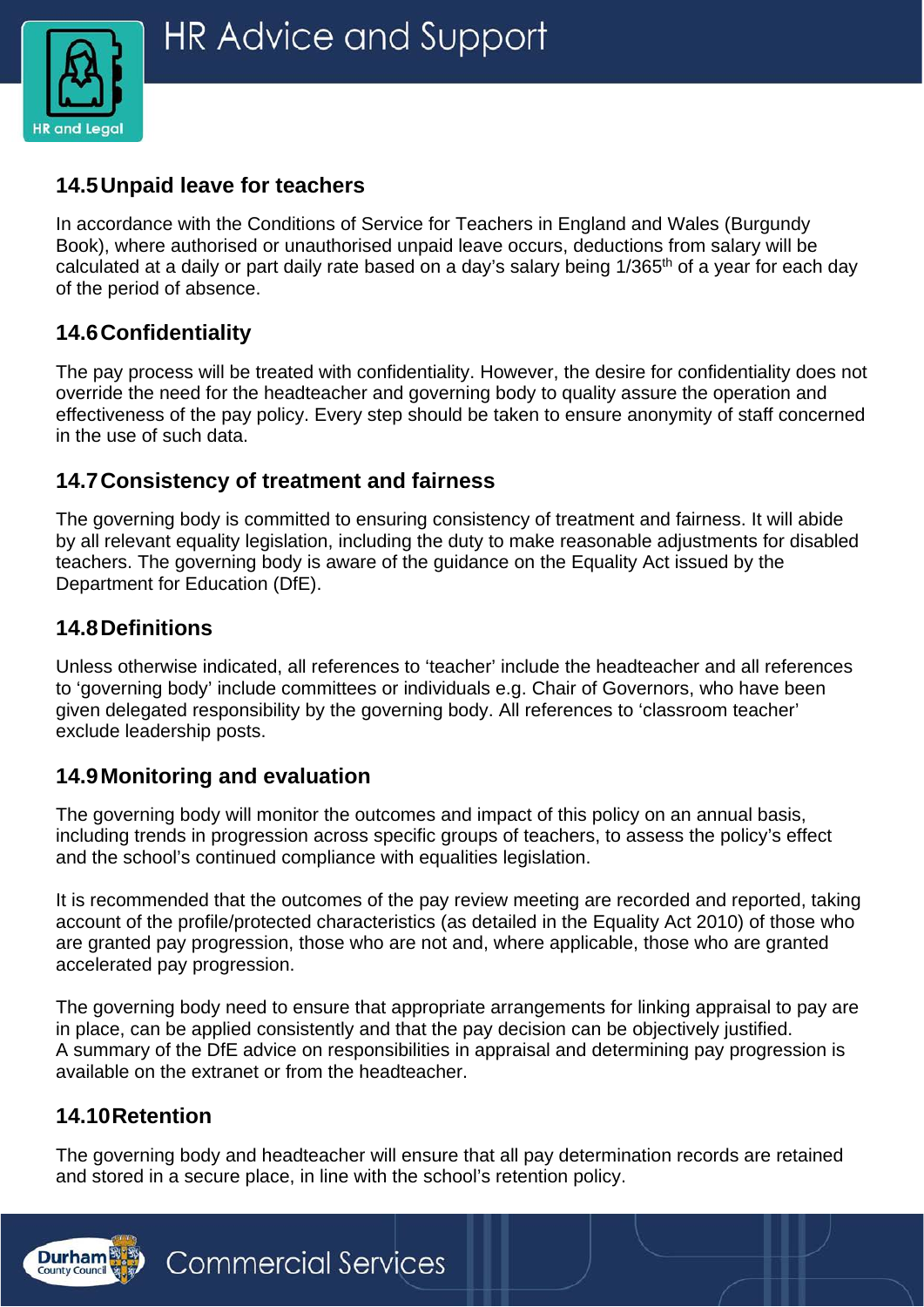

<span id="page-18-0"></span>

**0.6 x (Grade 1) Lunch Time Supervisors 0.9 x (Grade 1) Breakfast Supervisors**

This policy has been developed by the HR Advice and Support team, based on current legislation and best practice. If you would like any advice on the application of this policy, please do not hesitate to contact the team: